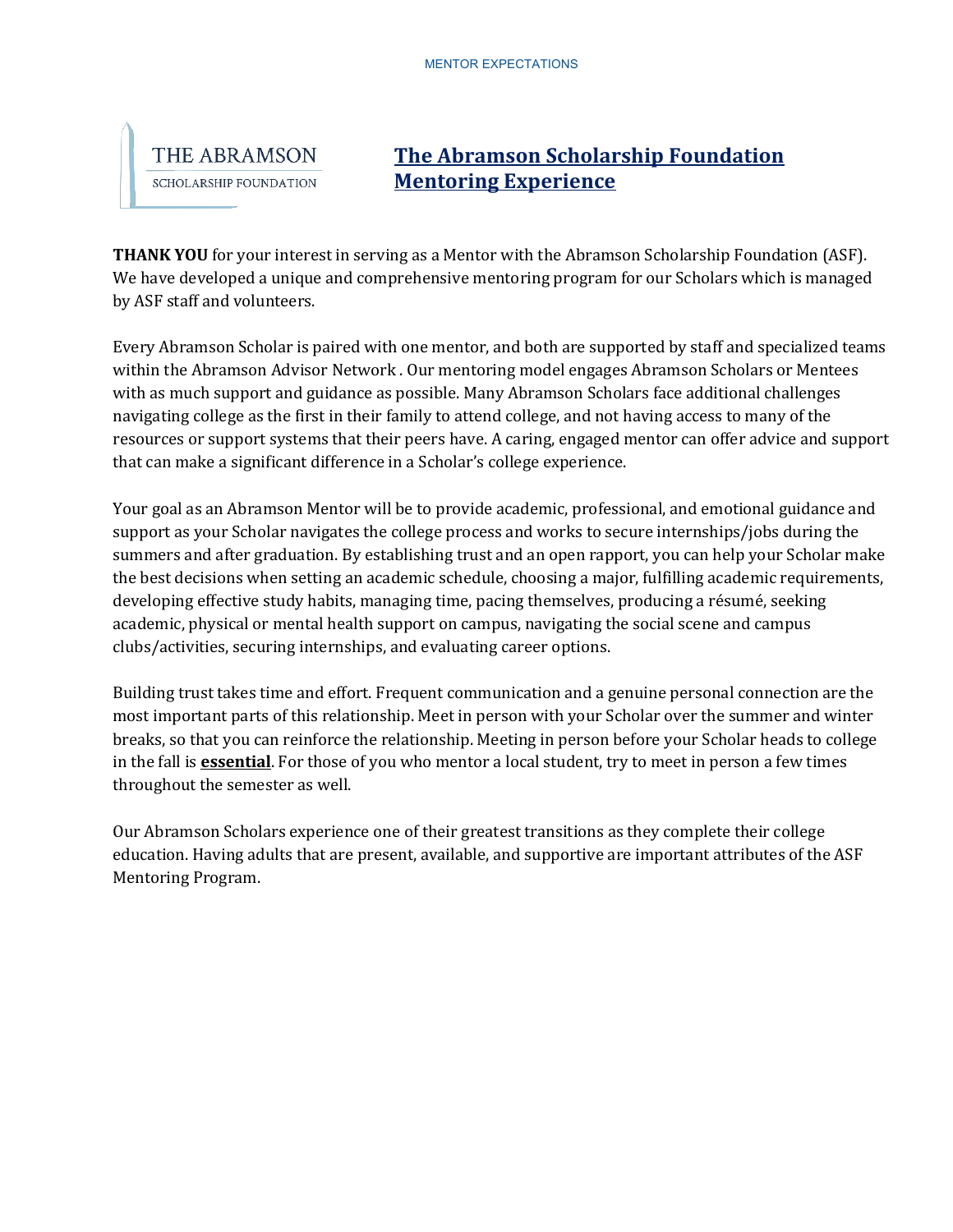#### MENTOR EXPECTATIONS

# **Mentor Expectations**

#### **RELATIONSHIP-BUILDING**

- Get to know each other. Meet in person a few times a year when your Scholar is in town (Summer, Thanksgiving, Winter & Spring Break). The first summer is **critical** for establishing a trusting relationship. Learn about their family, interests, journey thus far, and their concerns about college.
- Communicate regularly and proactively. Check-in with your mentee at least once monthly. Set expectations early on for how frequently and what methods you will use to communicate. We recommend a combination of texts/video calls/emails. **Expect outreach to come mainly from you:** <u>Very</u> few of our Scholars reach out to mentors without being prompted, especially at first. They are overwhelmed and trying to cope with day-to-day stressors. As trust develops, and as Scholars mature and understand the various ways in which mentors can be helpful, they will reach out more. We expect that most of the frequent outreach will come from proactive mentors. Be flexible and gentle as you reach out, and be sensitive to your mentee's immediate needs and schedule.
- **Expect occasional silence and beware of it.** When Scholars are unresponsive, it is *frequently* a sign of distress and/or embarrassment that they are struggling. They may worry about disappointing you, or believe there is nothing you can do to help. This is exactly the time to consistently (but gently) reach out and offer support and problem-solving wisdom. Remind your Scholar that it does not matter why they are facing a problem or concern, you are always there to help them move forward from that moment onward, without judgment.
- Model a balanced attitude that appreciates the successes, but also the challenges for what they are: opportunities to learn and grow. For many Scholars, college is a gateway to a dream job or lifestyle. As motivating as that is, it can also be a lot of pressure. As we all know, college is filled with ups, downs and everything in between. Remind Scholars that, in some ways, college is a place to process and figure out what you like to do, don't like to do, and to explore the various and different parts of your identity and interests.

#### **ACADEMIC GUIDANCE**

- Be involved in your Scholar's curriculum planning. Familiarize yourself with your Scholar's academic calendar and requirements (easily found online), and engage your Scholar in conversation about: what courses they are taking, what they are interested in, whether they are fulfilling graduation and major requirements, assignments they are enjoying and struggling with. *Your involvement may help* ensure that they graduate on time and prevent them from accumulating even more stifling debt.
- Help your Scholar utilize campus resources and advocate for themselves. Most schools have additional academic and emotional support resources that new students don't even know exist! Encourage them to meet with their professors early on, especially if they start to feel overwhelmed.

### **CAREER GUIDANCE**

● **Help your Scholar build a career path.** Help your Scholar develop a résumé, LinkedIn profile, and basic cover letter, and periodically review to ensure that they have sharp and up-to-date tools to pursue internships and jobs. Encourage them to explore career resources offered by their universities over the summer and fall for the *following summer* (internship listings on Handshake, visiting the Career Counseling office, reading job postings via emails from their college, etc.).